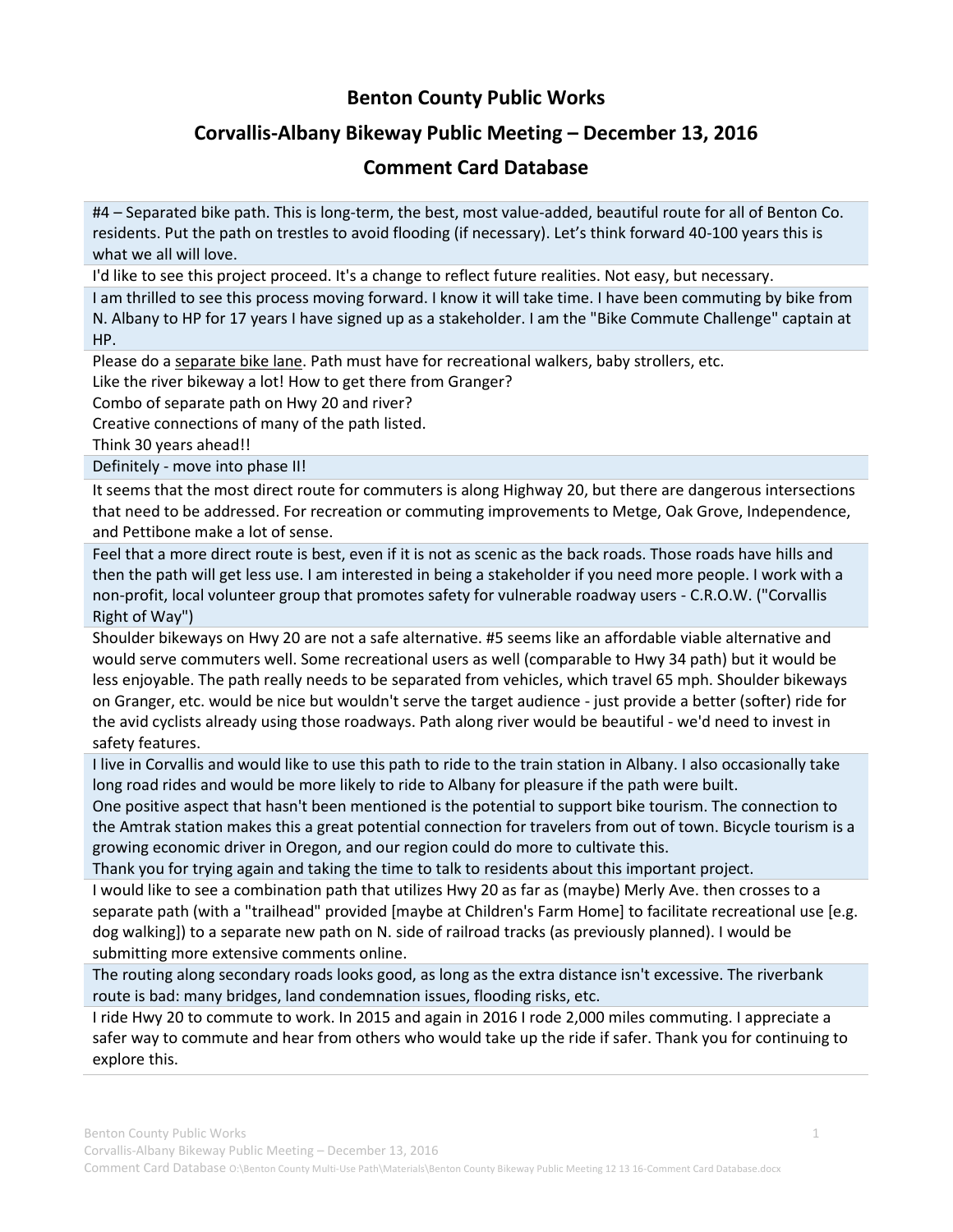Important to link this project with City of Corvallis and Benton County goals around Climate Action - less greenhouse gases and greater alternative transit.

Important to connect with business and tourism - lots of benefit for Benton Co., Linn Co., Albany, and Corvallis in tourism potential!

Interested in river path...is this feasible? Seems like great potential for tourism/recreation, results of survey. Thank you for this opportunity!!

This is a better process than in the past. Although, as a stakeholder (farm operator/landowner) I was never contacted.

Some sort of Hwy 20 route is most sensible, however, Hwy 20 improvements for safety should be incorporated in the long-range goals and plans.

#1 - No route is optimal. If approved, it should either be widening of the bike lanes or possibly a path along the north side of Hwy 20 adhering closely to the Hwy, not wandering off into farmland.

#2 - Main concern - address the really serious problems with Hwy traffic first before complicating things with a bike path that would only make matters worse for highway traffic, regardless of its route!

With 75% of the phone surveys supporting the path - and considering that 50% of the surveys targeting corridor properties, a population likely to be less supportive than the general population - community support is clearly there to advance to phase 2.

I suspect support would have been even higher if all 300 surveys were spread through the community at large.

1) Detached bikeway favored over on-street bike lane.

2) Recreational use favored over commuting route - thus more scenic is better.

3) Inquire with landowners in landscape about willingness to work with County on bike bath on some portion of their property. Piece together a path with cooperative landowners, whatever route that may take!

4) Riverside pathway would be most desired but most fraught with environmental concerns (flooding, riparian intrusion, wildlife interruption).

5) Steward Slough constricts path back to highway.

6)Why not use underpass under Hwy 20 so part of path can be on west side and part can be on east side? 7) Widen Frazier Creek bridge while replacing it with earthquake-stable bridge. Use the wider bridge to include bike lane.

8) Develop bikeway network for all of northern part of the County to include legs that connect to Lewisburg area, Mt. View School, Crescent Valley H.S.

9) I totally support bikeway development. Good for people, good for alternative transportation, good for County. I'd support it in taxes.

Consider term "multi-path" as more runners and walkers voiced they would use it (more than bikers). Multi-user path preferred over bike lane on busy highway. Farmland is ideal for a bike path as it is quiet with low volume of traffic. (Family friendly.) Rail trail is also an excellent choice.

Yes, a "multi-use\*" (not just bike) path would be great, with as much off-road character as possible. Recreation is certainly a valid use to compliment the bike commuters, who are less frequent. Safety for all users is critical … so avoiding high-speed/high volume facilities is desirable.

\* You might want to consider what you call this carefully ... since there is clearly more support for walk/run than bike!

Thank you for hosting this event. My husband work commutes via bicycle from N. Albany to Corvallis and we are CSA participants who support our farmer as well. We have seen too many accidents on Hwy 20. Independence and 20 is particularly troublesome. I do believe more folks would use this path if safe. I think Periwinkle Creek paths in Albany have been successful - for that path homeless folks have also been an issue.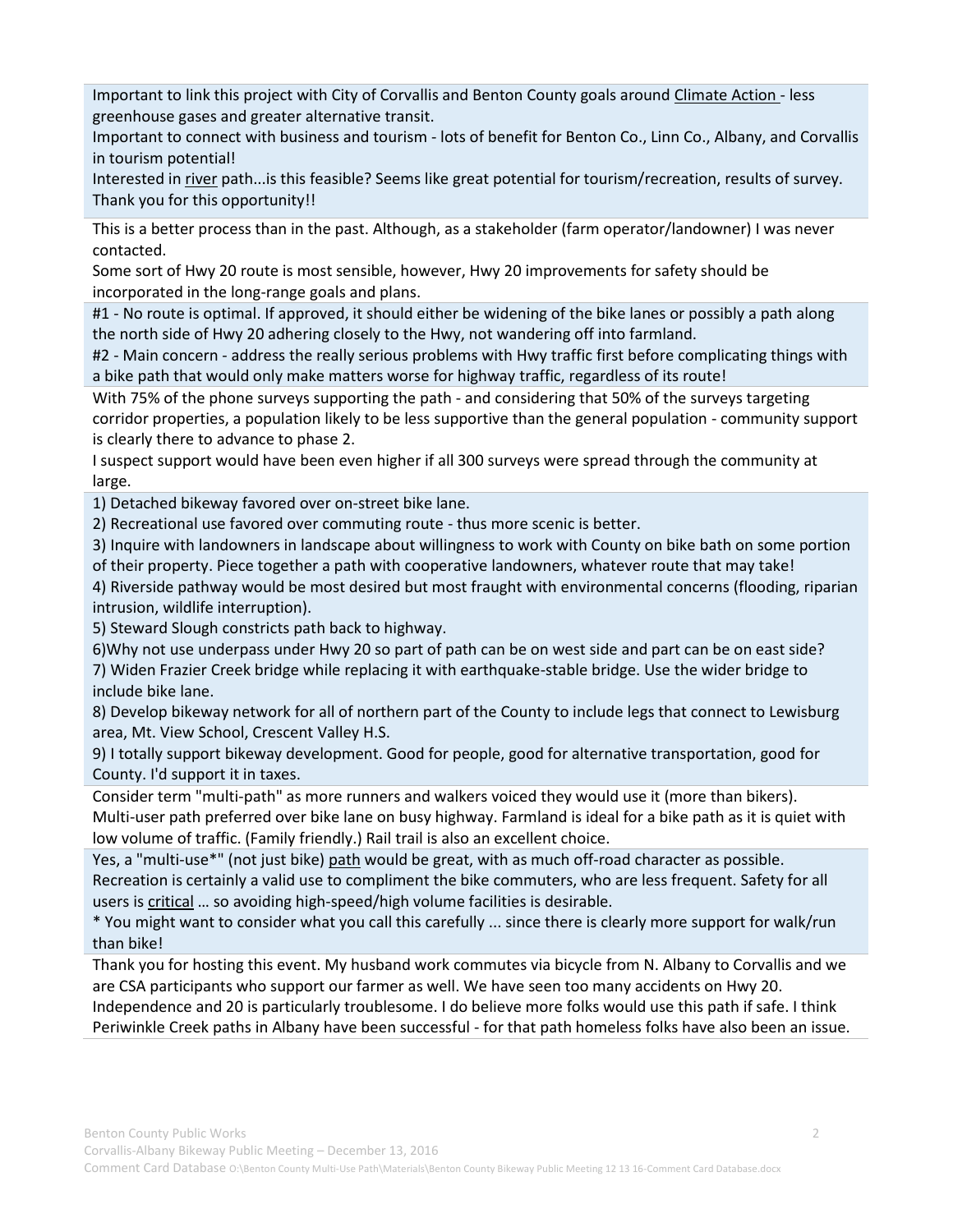I am glad to hear that the route along the RR through farms is off the table! My primary interest is as a bike commuter - although I don't commute Albany - Corvallis, I do bike daily from NE Corvallis to OSU. I use and cherish the bike path that parallels Hwy 99 from Circle to Buchanan. I wish such a path could be possible from Corvallis to Albany or for much of the route. Not as aesthetically pleasing as some, but functional for bikes and I think it must use ODOT right of way? If, however, recreational interests are the primary driver for this route, then paths or lanes that are less direct through Hwy 20 seem just fine.

I believe a multiuse bike/hike path along the river would be the most far-sighted in that it would attract tourists to the area as well as provide recreational opportunities to those living nearby as well as providing a good scenic commute between Albany/Corvallis. As a former bike commuter, I'd rather leave earlier and enjoy the ride than later and face the frustrations of automobile traffic.

I am a strong advocate of a bicycle path. I am a bike rider in north Albany and would be available to sit on a committee or meeting regarding this process.

I strongly support the Corvallis-Albany bikeway and what role does Albany/Linn County play in bikeway? I would use it as biker and/or hiking.

A separate path that more or less parallels Hwy 20 is what's needed. It would address: commuters, recreational riders and improve safety for all motorists, bike riders and peds.

Although the phone survey showed a predominance for recreational purposes, the path must work for commuters. The existing safety issues are directly related to commuters having to share the highway lanes.

A safe, direct path between Corvallis and North Albany is critical! Alternatives 5 and 6 are optimal. Alternatives 7 and 8 could work for seasoned bicycle commuters but not for recreation. Alternatives 1-3; too much out of direction for commuters; insufficient protection for recreation Alternative 4: too much out of direction; under water/farm conflicts. I encourage Benton County to proceed to Phase 2.

Bike path along Highway

Our family owns the Abraham farmland on the east side of Independence Why. We prefer the Red route from confess across Hwy 20 and along the east side of the Hwy. Distance/safety/cost are the highlight of the decision of this route. Thanks.

Reverse commute/disaster recovery (more Albany commuters than Corvallis commuters. Under represented in DUM survey.)

Go to Phase 2 please! Get a move on!

I had the immense privilege to cycle around Lake Constance through Switzerland, Germany and Austria this summer; along bike paths that went through farm fields, along train tracks, through small towns, next to orchards, etc. They can do it, why can't we? I find it amazingly disappointing that we don't yet have a good off-road path system between Corvallis and Albany.

The whole presentation tonight ignored potential positive impacts - tourism, economic, etc. Please remember to include these in your considerations!

Also remember, people fear change, e.g., the roundabout on 53rd, but once it gets built, the complaints fade away.

I would like to see a bike path and would use it in the summer. I have already given my comments during stakeholder meeting.

The multi-use path is a high need - it won't be easy and there will be opposition to all alternatives. The County has to have the backbone to do what is best for the community and not what is easiest for the County.

It would mean a great deal to me to see this path become a reality. Strongly feel that biking for transportation is a huge potential benefit, for more than just bicyclists. We need alternatives to driving autos.

A pathway is essential! Absolutely needed. River path looks great but is seasonal and costly. Independence Road is too busy. Need route with minimum traffic. Hwy 99 has some issues as Rt. 20. Prefer low traffic path. Farmland is a good/excellent choice, as it is pleasant, low traffic, and preferred.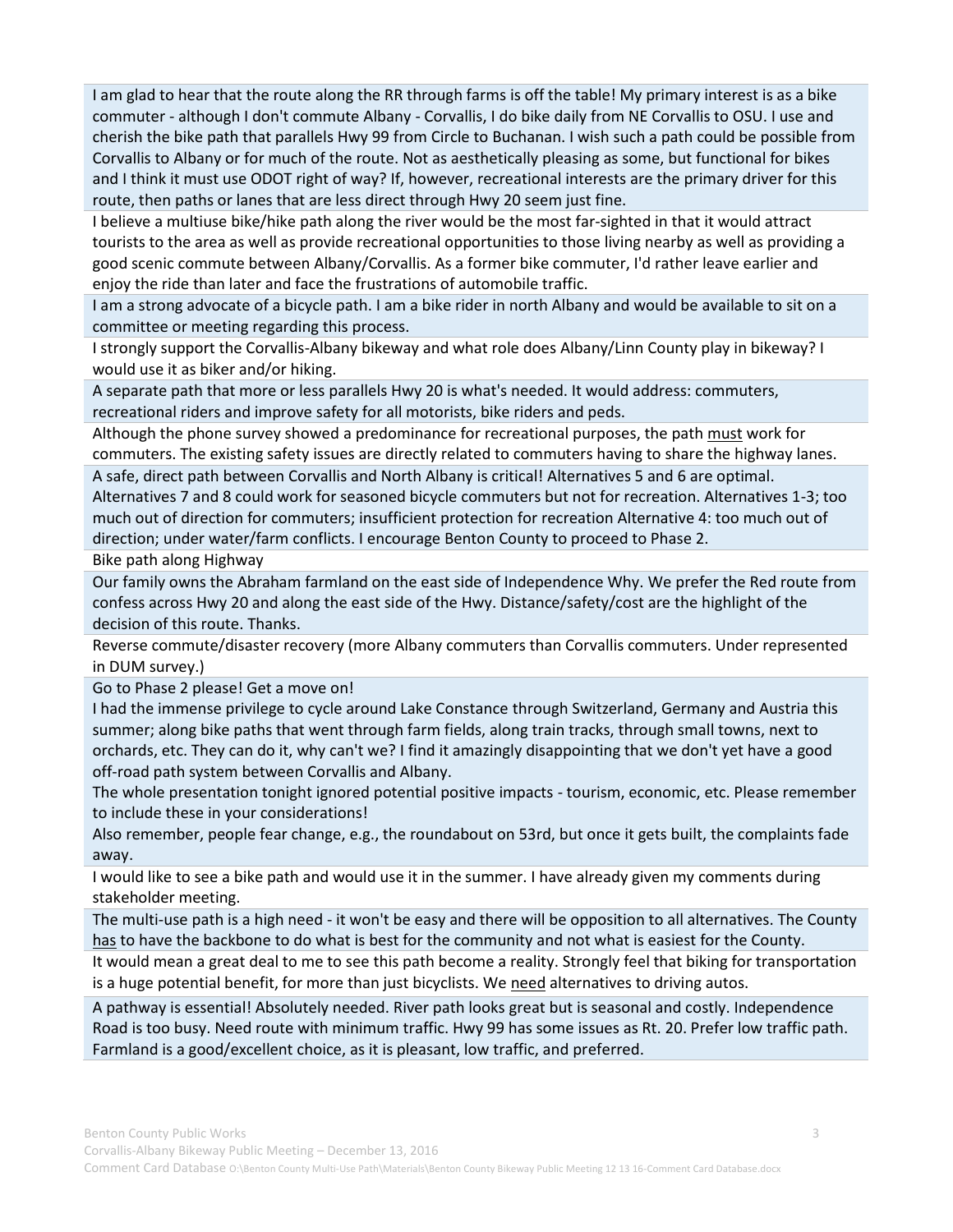I'm interested in:

- Stakeholder participation
- One-on-one meeting with Josh and Laurie

Initial route thoughts: #4 would be great (off-street/scenic), 1a and 1 (and possibly 2) too long if on-street (I might continue to take my chances on Hwy 20).

I bike commute to Albany via Hwy 20. I am also an active transportation leader (as a volunteer).

Move ahead with phase 2. I'm disappointed that the rail path is off the table!

Yes - a path for non-motorized travel between Albany & Corvallis is important - it is critical infrastructure that is long overdue. Due to the elevation gain of other options and cost to build, the ones along highway 20 are the only ones worth considering.

Path is needed! Off road as much as possible. Will use for recreation and will use to commute to Albany's restaurants, etc.

Many thanks to the County for moving this process forward. I happen to be a member of the 9% (?) of potential users who commute by bike between the two cities. Combined with recreational desirability and increasing bike tourism, a "scenic" separated path such as the river route would be most desirable. Thanks.

My preferences are in order: first is alternate #5, second is alternate #6, third is #3 and forth is #2.

I am a commuter who lives in Corvallis, and works in Albany. I would like a safe route to ride my bike to work, that doesn't require going too far out of my way.

Strongly support this project and emphasis on safety and design for greatest number of users, including recreational users and pedestrians. Path should be 8'+ in width throughout with clear signage. Should include representatives from City's BPAB, Corvallis Bicycle Collective, Sustainability Coalition's Transportation Action Team or community advisory group. Path should follow river/Hwy 20 to extent practical. Separate path connecting N. Albany & Adair would be ideal.

Thanks for the meeting. Seems like maybe more work is needed in Phase 1; 1. Transportation vs. Recreation, 2. Analysis of operational costs of various options with consideration of impact on other County initiatives such as the jail. Tough work. I am willing to serve on a Stakeholder's group.

I think taking under consideration: Albany has made a path alongside Hwy 34. Has anyone checked with Albany to see what they have planned?

Any route along the river needs to be taken off table (cost, impacts, flooding, impacts to wildlife, conflicts with hunting). The only two alternatives worth pursuing are adjacent to Hwy 20 on the west side on possibly the Pettibone/Metge route, which is not ideal for commuters

Please do not disrupt any agricultural production.

Please look at routes along existing roadways for safety and easy patrolling for police!

I would like to thank everyone involved in this meeting. I would like to continue to be informed on the progress if possible. I am also wondering if there has been any thought or consideration of connecting Linn-Benton counties from Highway 34?

1) Please work on public speaking skills (Josh was good). Face audience, speak loudly, repeat questions, know your material.

2) I am grateful for this conversation.

3) Explain why no RR path. I have no history. Maybe this is on website?

What is reasonable?

Cyclists and runners want to separate from traffic.

Not in a flood plain

Not on the side of Highway 20

What is going on with the path on Hwy 20? It's almost 1/2 way to Albany already?

Alternate 3 is too long and too many hills. It won't get used. Avalon will not get used. For commuters - shorter & flatter is great.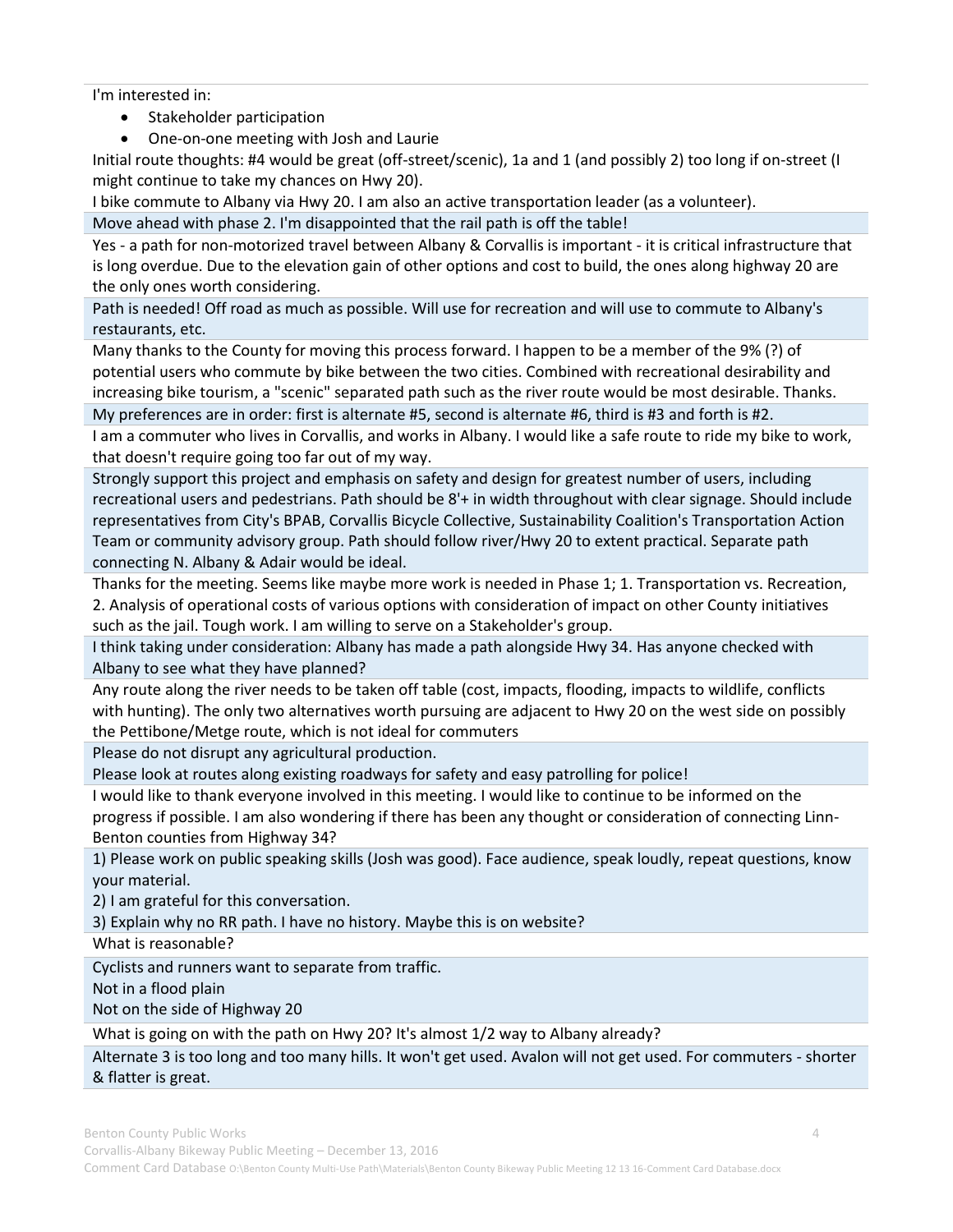The leg of SR-20 between Albany and Corvallis is long overdue for improved bicycle facilities. Those of us who have experienced it as commuters understand this. Traffic during commuting hours is nearly bumper to bumper for the entire 10-mile stretch and backs up for nearly a half-mile at the terminus at each end as traffic lights slowly meter cars into the city.

The heavy commuter traffic combined with multiple connecting roads add even more challenges. There are often crashes, injuries and all too often, fatalities. Fixes are not easy to come by on this busy road. Constraints by the topography and the railroad further combine to limit the usual and relatively inexpensive options. It is time to reduce the number of cars on this part of Highway 20. One way to do that is to provide a facility that encourages people to commute by bicycle. An adult on a bike is one less car. The city of Portland discovered this truism years ago. They found that by putting down bike lanes they could often delay or eliminated the hugely expensive costs to expand bridges and widen streets. today more than 6% of the commuting trips in that city are by bicycle.

This could happen on this short 10-mile leg of SR-20, but a separated path is needed to help new riders get started. I have many years and thousands of miles of experience as a cyclist sharing the roads with motor vehicles. For several years, I commuted on SR-20 from my home in North Albany to my job at OSU in Corvallis. I am wary but comfortable riding in traffic, but I am well aware that level of ease comes with time and experience. To achieve significant level of ridership on this busy roadway, we need to provide people with a facility on which they can commute without constant fear of being hurt.

For the beginning and/or casual cyclist, a separated path provides space for people to get comfortable and accustomed to using their bike for transportation. The proposed route on the north side of the railroad would be a very appropriate location. As riders' skills and experience increase, they may find the SR-20 shoulders more efficient and faster.

Not only will the path increase the capacity and safety of Highway 20, but it's congestion and carbon footprint will be reduced and our fellow citizens will be more physically fit.

Due to right-of-way challenges, a few neighbors may be asked to provide land at one edge of their property for which they will receive compensation. The farms and businesses provide goods and service for our community. The community, in turn, support those farms and businesses by purchasing those goods and services.

I am reminded of the analogy that suggests we are all on this boat together. There are sometimes when we are asked to help each other pull on our oar. This path is one of those times. All of us will benefit from the building of this path. Not just cyclists, but cars, trucks, cyclists, pedestrians, everyone who uses Highway 20. Every time a road is built or expanded it has a negative effect on some people. However, it is still done because the overall benefit to the community is more important than the negative impact on comparatively few people. Building the Albany to Corvallis bike path is no different.

The bike path proposed will benefit the area in multiple ways. By setting up a good place for distance bike riding, more people will use this form of exercise - build it and they will come. Such exercise will help reduce obesity, heart disease, diabetes and a host of other debilitating illnesses.

Another benefit is improved safety of riding separated from cars. Currently, contrary to what some letter writers have said, riding a bicycle on highway 20 is just too frightening and dangerous to make it pleasurable or practical. Some writers have expressed concern about a separate bike path leading to more crime, but I think this concern is way overblown and just being presented as another excuse to stop the bike path. An additional benefit is improving the quality of life and thus making it more attractive for businesses to move to the area, indirectly helping to bring more jobs to the area.

The \$2 million from the state lottery fund (not taxes) for the path is an incredible offer that has the potential for enormous long-term benefit. The Benton County Commissioners should take advantage of this offer, because the benefit far outweighs the relatively small hardship the path's 15-foot-wide swath will place on a dozen farming operations. Just like building roads, it is just good sense to enable progress that benefits so many. In the next 100 years tens of thousands will have used the path, while the small negative impact on a relative few will be long forgotten.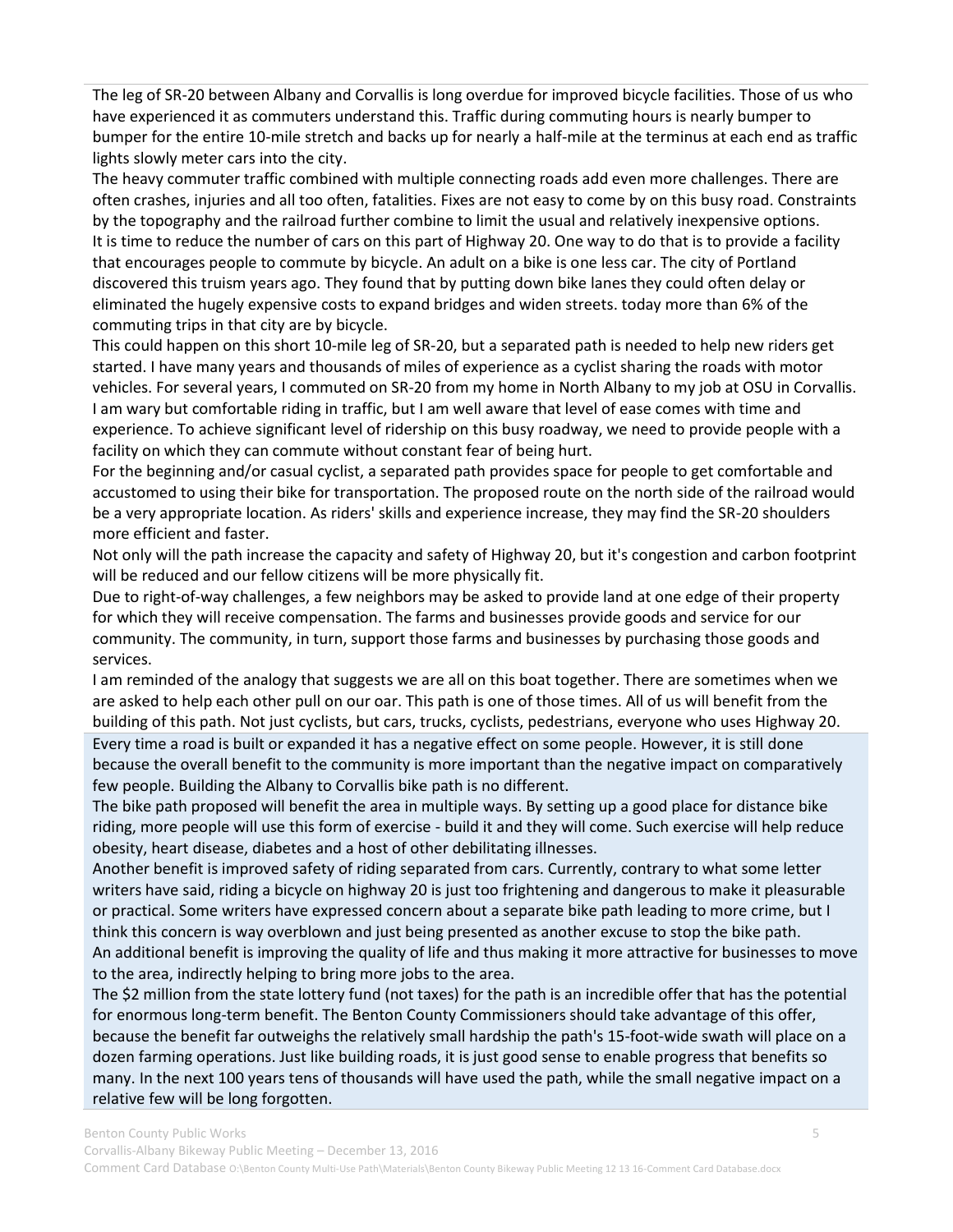The river bikeway as beautiful as it would be, would demand great maintenance as to the river heights changing. Note: roads are washed out at lower Kiger Island every year at different places "unpredictable" \$\$\$ Don't need a bike path already have one along Hwy 34.

Why do we need two bike paths from Albany to Corvallis? Complete Hwy 34 to Riverside to Bryant. Done. Let's balance the budget.

Be sure to check the new OR-OSHA rules for chemical application on agricultural lands. I believe a public path under the new rules is no longer possible as spray within 100 feet of public is not possible.

Why do we need a 2nd bike path from Albany to Corvallis when Linn Co. already built one? This money could be used for the huge epidemic of homeless kids in Benton County!

Very pleased to see steps county is taking during this process compared to 1st round. Very concerned that goals stated "connect Albany and Corvallis", "reduce commuter traffic as funding not available to improve or widen Hwy 20", when highest percentage of those polled over phone stated they would use path for recreation. NOT commuting. 2nd concern is impacts on farming. Added possible intruders, trespassers, and unwanted guests. Cost associated with constructing path seem unreasonable for overall impact on growers as well as commuter traffic.

I don't think the County webpage has an active link to the survey results - disappointing or hard to find. The goal "an alternate route" is limited by "north" Albany "north" Corvallis.

The existing path on the north side of Highway 34 from Corvallis to Riverside Drive should be considered. The path is already about 1/2 completed. Completing the path could occur along Riverside or more probably using Oakville. There are many existing options for "north" to easily connect to the Highway 34 path.

A waste of time, money, and resources

We feel that your data is weighted to build a path. Very few people in the farming community want to see any property affected that doesn't choose to be. Paths or levies that have 100% support are the only way we can support a path. If you want trust - transparency had better become a priority.

I think that the bike path is a bad idea because you are waiting on farmers to take away their land that they have worked year after year trying to get their work done. And everybody that gets hurt on the bike path are not going to sue the bike path, they are going to sue the farmers that own the land.

There is already a bike path between Albany and Corvallis. No bike path should go along or on farmland. There is too much risk for users and potential liability for farmers.

None of path should be on farmland when you think about it how many people will really use the path as an 18-year-old I would. It's dangerous by the highway.

I was wondering who is going to maintain these paths? Also, why do we need a bike path to Albany when there is one on Hwy 34 that goes to Albany on Riverside Drive. I think it is a waste of money and Josh doesn't understand bike safety issues or does the City of Albany.

Have Laurie respond to my comments.

We live on Hwy 20 east of Independence Road. And I feel the serious issues up Hwy 20 NEED to be addressed and dealt with before adding another hazard for bikes, drivers, landowners. This project should be "dead-inthe water" along Hwy 20. It would be dangerous and unconscionable to continue, I feel the Pettibone option might be viable, but I hear people saying it is too long.

It appears that #1 this is a Corvallis idea. Not all people, number of people served vs. cost? 20,000 people or 10 cost per number of people served. Why not spend money with cooperation of ODOT to put traffic signals at Granger and Independence Road?

Need a fast route between Albany and Corvallis. Not recreation! Transportation!